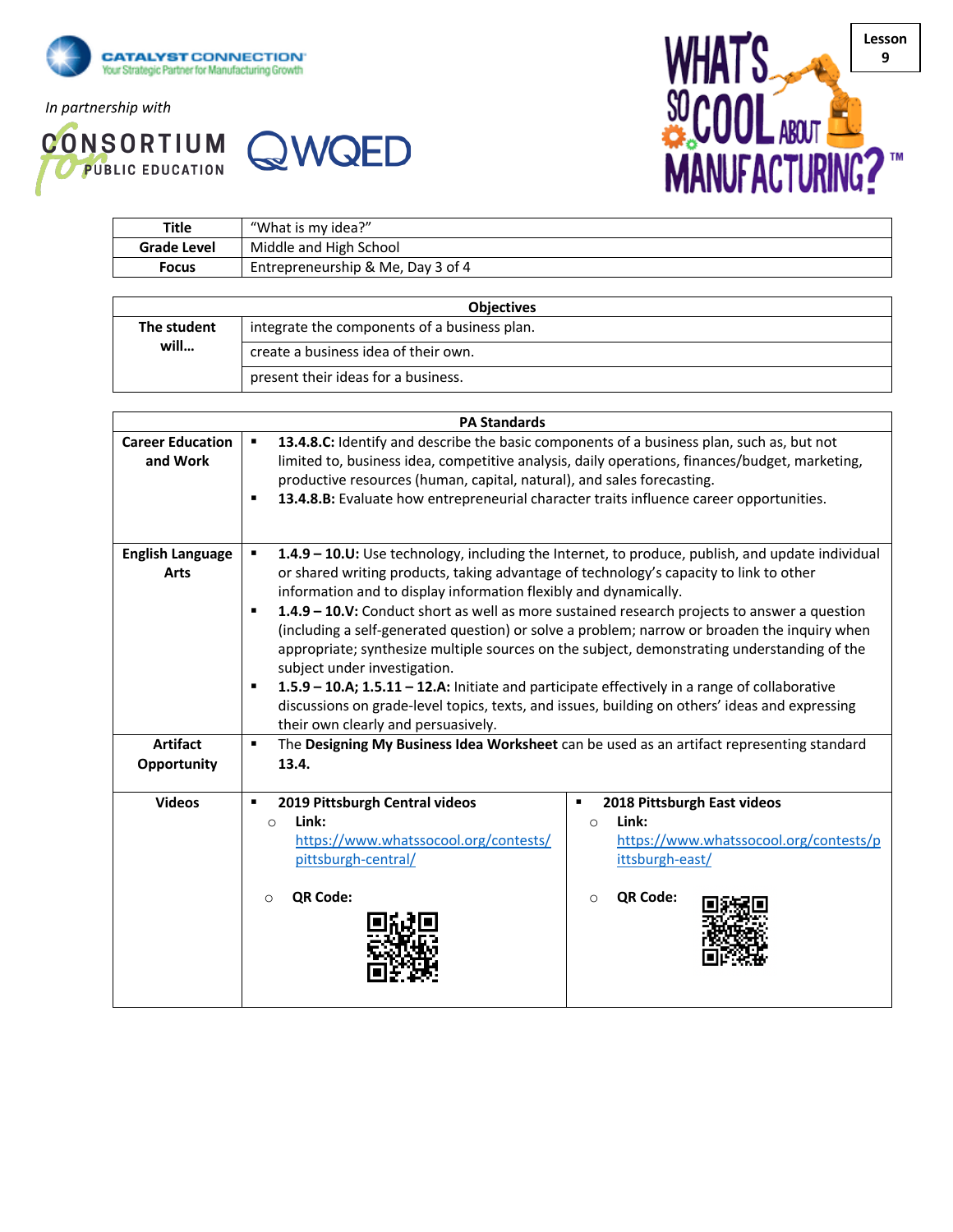|                                                   | <b>Lesson Plan</b>    |                                                                                                      |  |
|---------------------------------------------------|-----------------------|------------------------------------------------------------------------------------------------------|--|
|                                                   |                       | <b>Materials Needed</b>                                                                              |  |
|                                                   |                       |                                                                                                      |  |
| Business Plan Worksheet (from Day 2)<br>$\bullet$ |                       |                                                                                                      |  |
| Designing My Business Idea Worksheet<br>٠         |                       |                                                                                                      |  |
|                                                   | Internet access       |                                                                                                      |  |
|                                                   |                       | "What's So Cool About Manufacturing?" videos                                                         |  |
|                                                   |                       | <b>Prior Knowledge</b>                                                                               |  |
|                                                   | <b>Business Plans</b> |                                                                                                      |  |
|                                                   | $\circ$               | In order to properly engage with this lesson, the teacher will need to be comfortable explaining the |  |
|                                                   |                       | components of a business plan.                                                                       |  |
|                                                   | $\circ$               | The Pennsylvania Department of Education's CEW Standards lists these terms. Please see CEW           |  |
|                                                   |                       | 13.4.8.C.                                                                                            |  |
|                                                   | $\circ$               | The National Federation of Independent Business (NFIB) website outlines the seven essential sections |  |
|                                                   |                       | of a business plan. It is a useful tool for the teacher and students:                                |  |
|                                                   |                       | https://www.nfib.com/content/resources/start-a-business/7-essential-sections-of-a-business-plan-     |  |
|                                                   |                       | 49946/                                                                                               |  |
|                                                   | $\circ$               | For further information on entrepreneurship, explore this website from the Network for Teaching      |  |
|                                                   |                       | Entrepreneurship, where the eight main concepts of an entrepreneurial mindset are explored:          |  |
|                                                   |                       | https://www.nfte.com/wp-content/uploads/2017/07/NFTE-2016-Alumni-Survey-Report-                      |  |
|                                                   |                       | 2.10.20171.pdf                                                                                       |  |
|                                                   | Warm-Up               |                                                                                                      |  |
|                                                   | $\circ$               | Create a business! [5 minutes]                                                                       |  |
|                                                   |                       | "For 5 minutes, brainstorm what kind of business you would like to create. No matter what,           |  |
|                                                   |                       | keep writing down ideas and thinking outside the box for the full 5 minutes. There are no bad        |  |
|                                                   |                       | ideas and no wrong answers."                                                                         |  |
|                                                   | <b>Body</b>           |                                                                                                      |  |
|                                                   | $\circ$               | What's my idea? [20 minutes]                                                                         |  |
|                                                   |                       | Using the Business Plan Worksheet and their brainstorming (from Day2), students will                 |  |
|                                                   |                       | complete the Designing My Business Idea Worksheet. This can be done in small groups or               |  |
|                                                   |                       | individually.                                                                                        |  |
|                                                   | $\circ$               | Share [10 minutes]                                                                                   |  |
|                                                   |                       | Students share their Designing My Business Idea Worksheet with a peer or each group                  |  |
|                                                   |                       | presents to the whole class. Ideally, each student will share and receive feedback from a peer       |  |
|                                                   |                       | based on their idea(s).                                                                              |  |
|                                                   | Closing               |                                                                                                      |  |
|                                                   | $\circ$               | Reflection [3 minutes]                                                                               |  |
|                                                   |                       | On an exit slip, respond to this: "How do you feel about what you did today? If you were an          |  |
|                                                   |                       | investor, would you invest in this business? Why or why not?"                                        |  |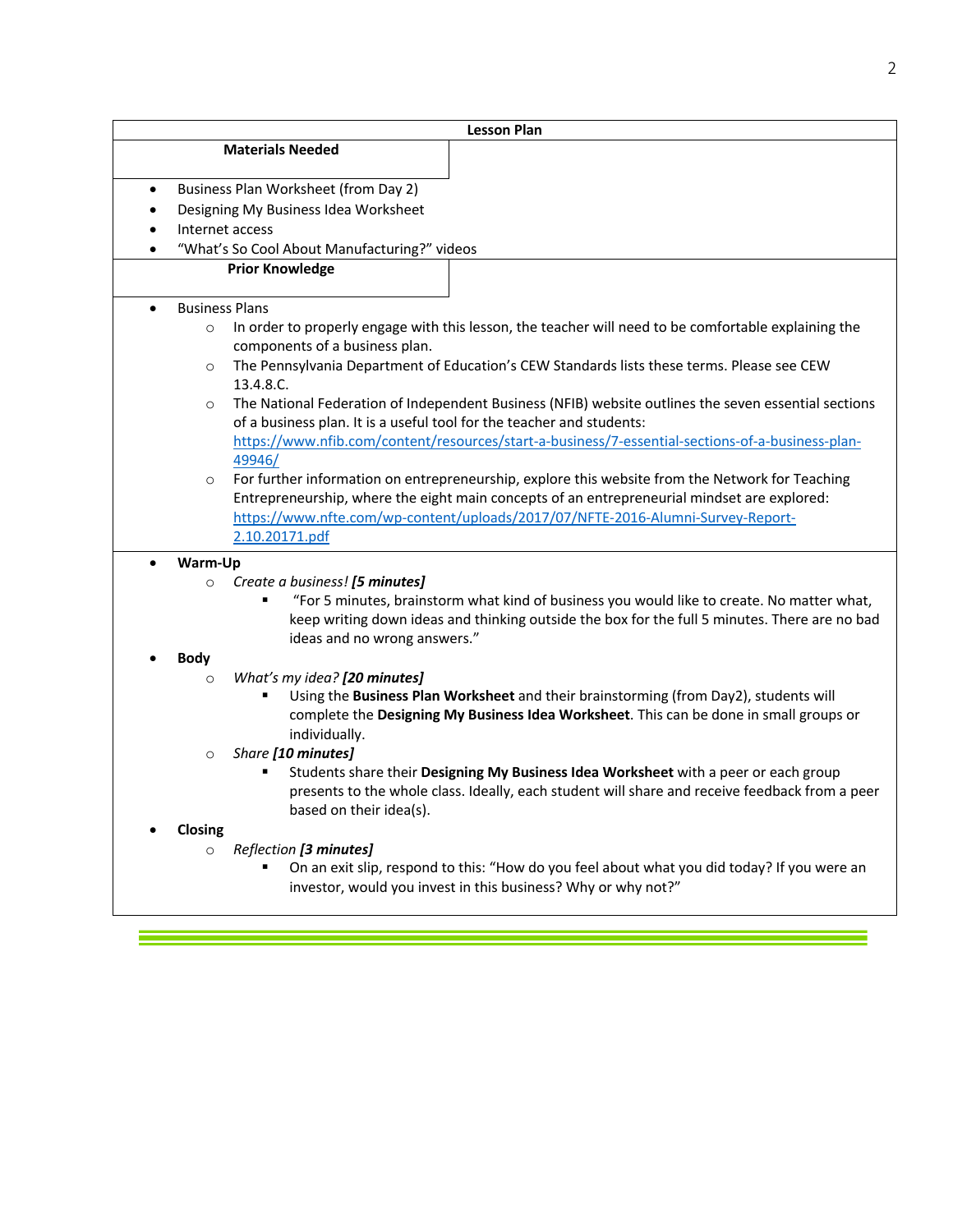## **Designing My Business Idea Worksheet**

## **Directions:**

Using the Business Plan Worksheet from Day 2, the NFIB website, and a lot of your imagination, complete the following steps.

**Step 1:** Using your warm-up writing to get you started, write in the box below what you want to be the focus of your business. You can use sketches, phrases, and complete sentences.



**Step 2:** Who is helped by this business? Think about your patrons and how they benefit and think about the number of employees that you would hire.